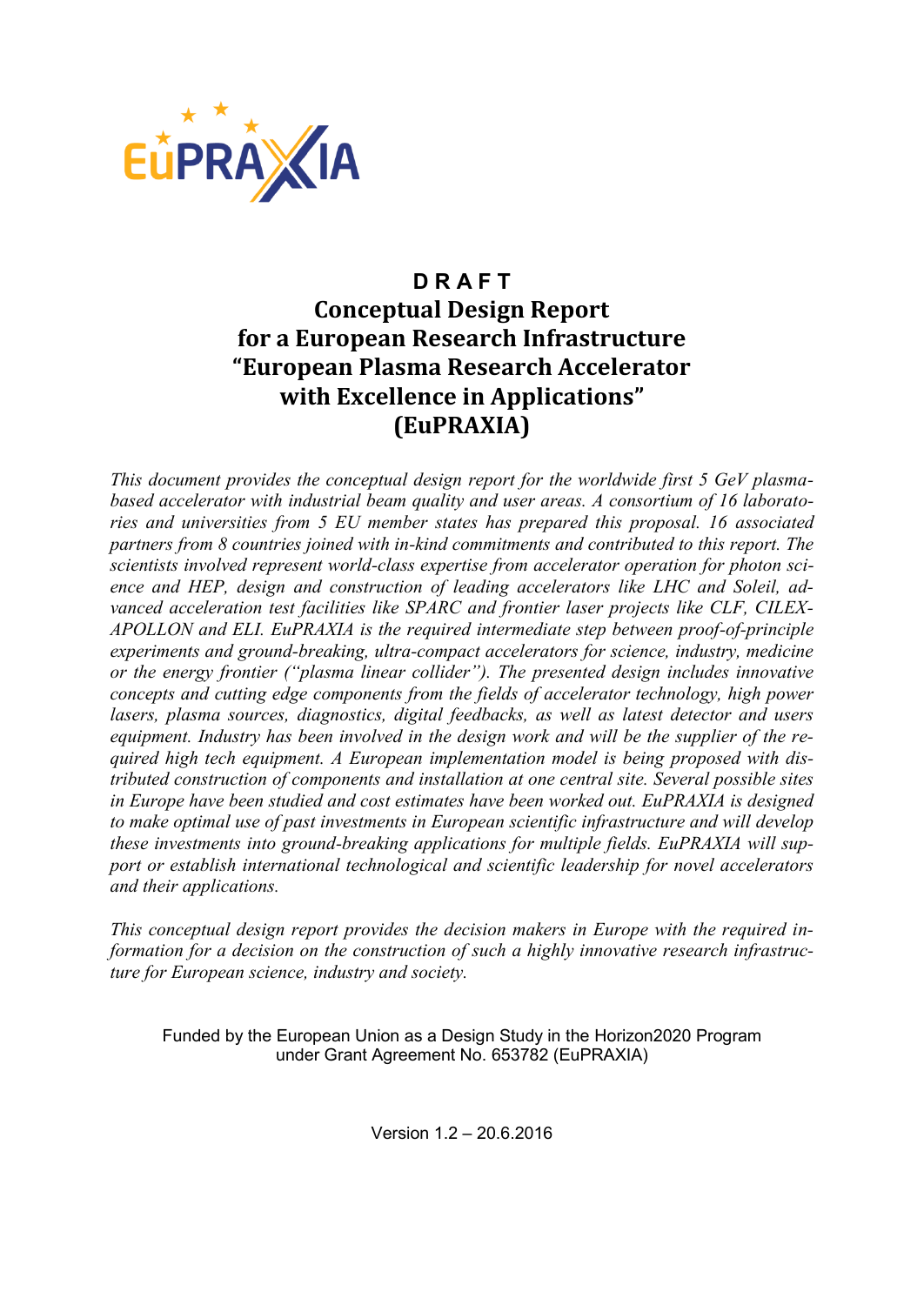# **1 List of Authors and Contributors**

List of all persons who have actively contributed input and/or text to the CDR. We include authors from partners and associated partners at same level.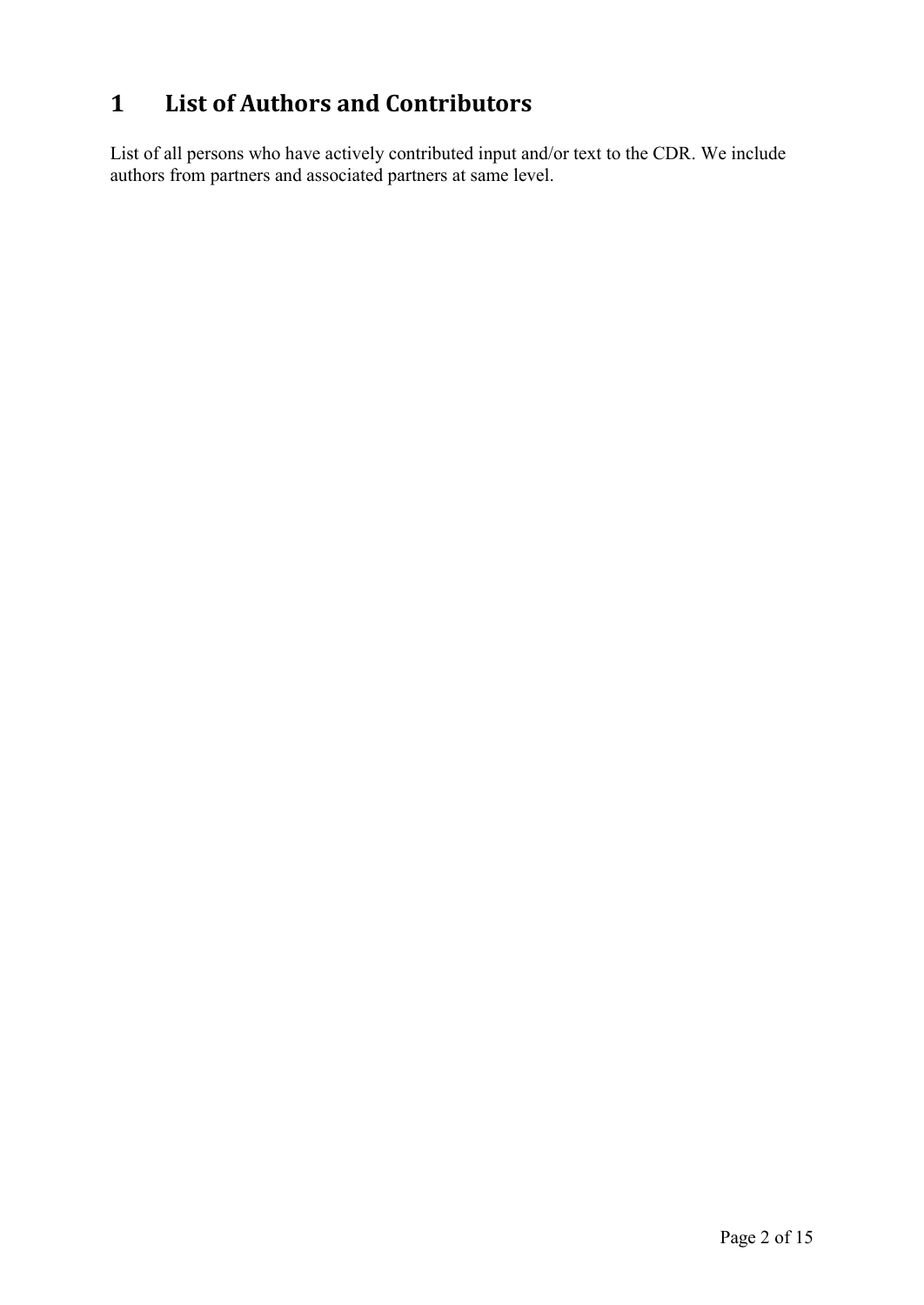### **Contents**

| $\mathbf{1}$ |        |                |  |  |  |
|--------------|--------|----------------|--|--|--|
| 2            |        |                |  |  |  |
| 3            |        |                |  |  |  |
| 4            |        |                |  |  |  |
|              |        |                |  |  |  |
|              | 4.1.1  |                |  |  |  |
|              | 4.1.2  |                |  |  |  |
|              | 4.1.3  |                |  |  |  |
|              |        |                |  |  |  |
|              | 4.2.1  |                |  |  |  |
|              | 4.2.2  |                |  |  |  |
|              | 4.2.3  |                |  |  |  |
|              | 4.2.4  |                |  |  |  |
|              | 4.2.5  |                |  |  |  |
|              | 4.2.6  |                |  |  |  |
|              | 4.2.7  |                |  |  |  |
|              | 4.2.8  |                |  |  |  |
|              | 4.2.9  |                |  |  |  |
|              | 4.2.10 |                |  |  |  |
|              | 4.2.11 |                |  |  |  |
|              | 4.2.12 |                |  |  |  |
|              | 4.2.13 |                |  |  |  |
|              | 4.2.14 |                |  |  |  |
|              |        |                |  |  |  |
|              | 4.3.1  |                |  |  |  |
|              | 4.3.2  |                |  |  |  |
|              | 4.3.3  |                |  |  |  |
|              | 4.3.4  |                |  |  |  |
|              |        |                |  |  |  |
|              | 4.4.1  |                |  |  |  |
|              | 4.4.2  |                |  |  |  |
|              | 4.4.3  |                |  |  |  |
|              | 4.4.4  |                |  |  |  |
|              | 4.4.5  |                |  |  |  |
|              | 4.4.6  |                |  |  |  |
| 5.           |        |                |  |  |  |
|              | 5.1    |                |  |  |  |
|              | 5.2    |                |  |  |  |
|              | 5.2.1  |                |  |  |  |
|              | 5.2.2  |                |  |  |  |
|              | 5.2.3  |                |  |  |  |
|              | 5.2.4  |                |  |  |  |
|              | 5.2.5  |                |  |  |  |
|              | 5.3    |                |  |  |  |
|              | 5.3.1  |                |  |  |  |
|              | 5.3.2  | Layout 1.10001 |  |  |  |
|              | 5.3.3  |                |  |  |  |
|              | 5.3.4  |                |  |  |  |
|              | 5.3.5  |                |  |  |  |
|              |        |                |  |  |  |
|              | 5.4.1  |                |  |  |  |
|              | 5.4.2  |                |  |  |  |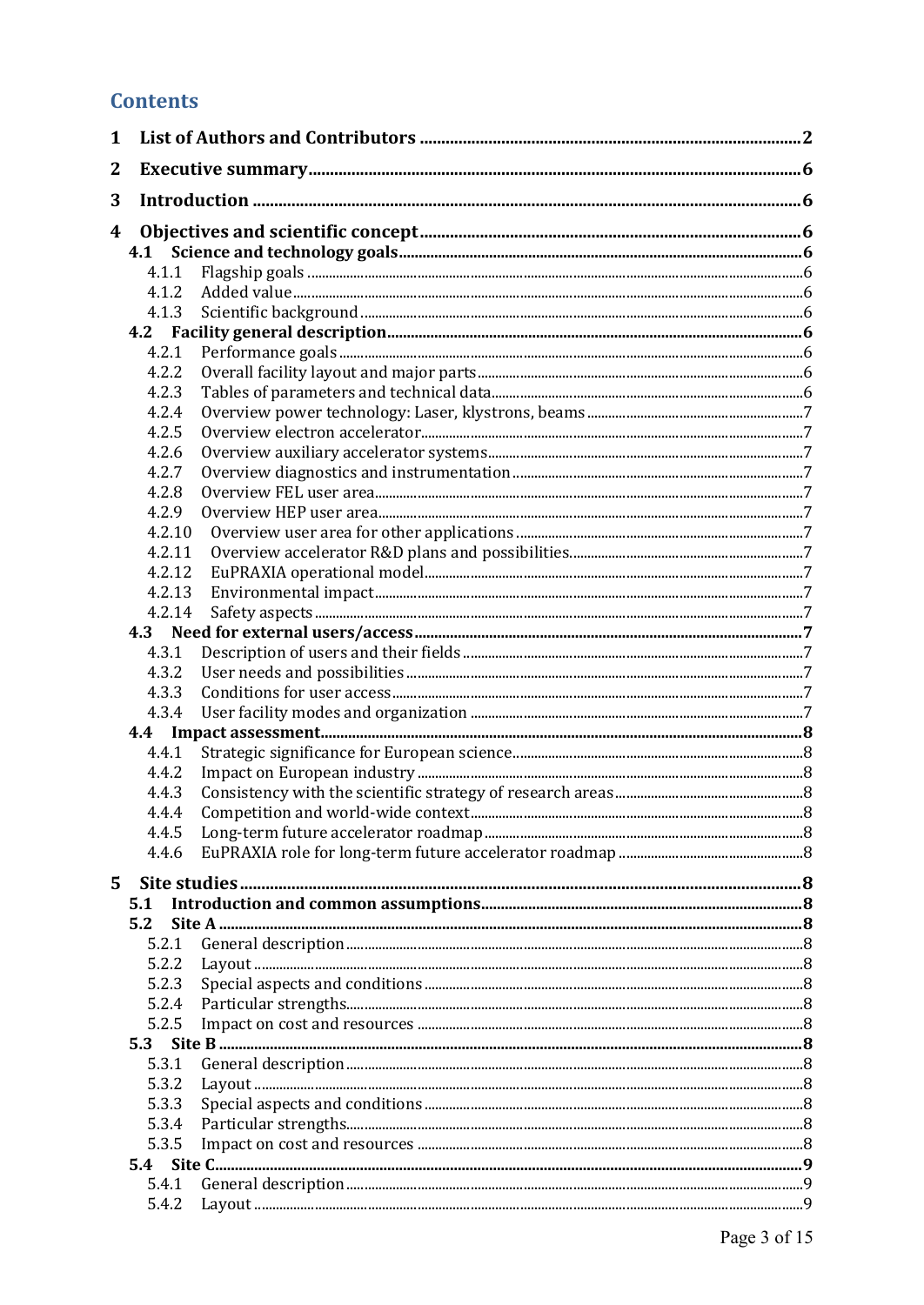| 5.4.3        |                                                                           |  |  |  |  |
|--------------|---------------------------------------------------------------------------|--|--|--|--|
| 5.4.4        |                                                                           |  |  |  |  |
| 5.4.5        |                                                                           |  |  |  |  |
|              |                                                                           |  |  |  |  |
| 5.5.1        |                                                                           |  |  |  |  |
| 5.5.2        |                                                                           |  |  |  |  |
| 5.5.3        |                                                                           |  |  |  |  |
| 5.5.4        |                                                                           |  |  |  |  |
| 5.5.5        |                                                                           |  |  |  |  |
| 6            |                                                                           |  |  |  |  |
| 6.1.1        |                                                                           |  |  |  |  |
| 6.1.2        |                                                                           |  |  |  |  |
| 6.1.3        |                                                                           |  |  |  |  |
| 6.1.4        |                                                                           |  |  |  |  |
| 6.1.5        |                                                                           |  |  |  |  |
| 6.1.6        |                                                                           |  |  |  |  |
| 6.1.7        |                                                                           |  |  |  |  |
| 6.1.8        |                                                                           |  |  |  |  |
|              |                                                                           |  |  |  |  |
| 7            |                                                                           |  |  |  |  |
| 7.1          |                                                                           |  |  |  |  |
| 7.2          |                                                                           |  |  |  |  |
| 7.3          |                                                                           |  |  |  |  |
| 7.3.1        | Personnel (FTE), personnel costs, consumables, annual investments  10     |  |  |  |  |
| 7.3.2        |                                                                           |  |  |  |  |
| 7.3.3        |                                                                           |  |  |  |  |
| 8            |                                                                           |  |  |  |  |
|              |                                                                           |  |  |  |  |
| 8.1          |                                                                           |  |  |  |  |
| 8.2          |                                                                           |  |  |  |  |
| 8.3          |                                                                           |  |  |  |  |
|              |                                                                           |  |  |  |  |
| 9            |                                                                           |  |  |  |  |
| 9.1          |                                                                           |  |  |  |  |
| 9.2          |                                                                           |  |  |  |  |
| 9.3          | Interfaces laser beam optics, electron beam optics and plasma modules  11 |  |  |  |  |
| 9.4          |                                                                           |  |  |  |  |
| 9.5          |                                                                           |  |  |  |  |
|              |                                                                           |  |  |  |  |
| 10.1         |                                                                           |  |  |  |  |
| 10.2         |                                                                           |  |  |  |  |
| 10.3         |                                                                           |  |  |  |  |
| 10.4         |                                                                           |  |  |  |  |
|              |                                                                           |  |  |  |  |
|              |                                                                           |  |  |  |  |
| 11.1         |                                                                           |  |  |  |  |
| 11.2<br>11.3 |                                                                           |  |  |  |  |
| 11.4         |                                                                           |  |  |  |  |
| 11.5         |                                                                           |  |  |  |  |
| 11.6         |                                                                           |  |  |  |  |
|              |                                                                           |  |  |  |  |
|              |                                                                           |  |  |  |  |
| 12.1         |                                                                           |  |  |  |  |
| 12.2         |                                                                           |  |  |  |  |
| 12.3<br>12.4 |                                                                           |  |  |  |  |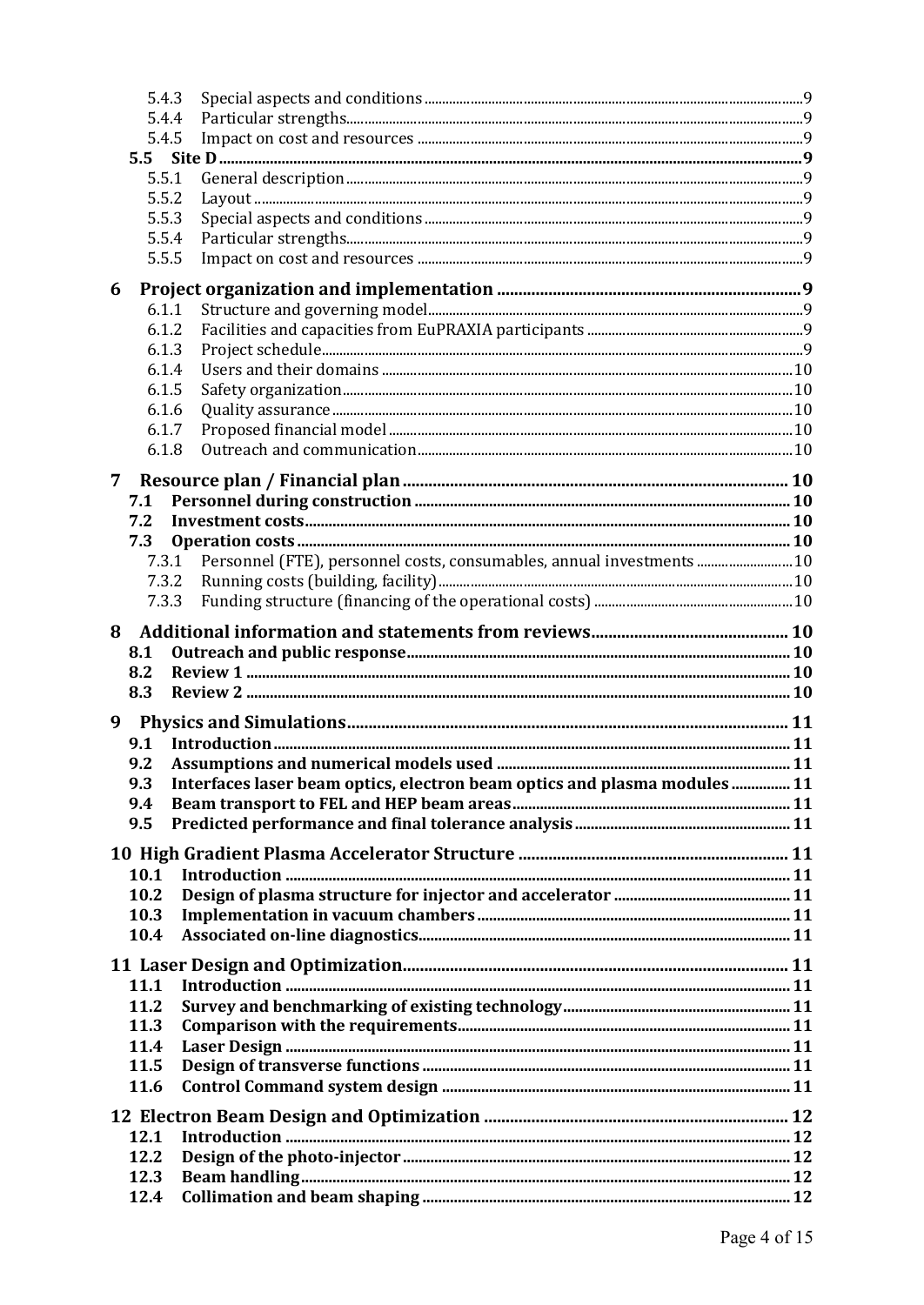| 13.1                                                                |                                                                    |  |  |  |  |  |
|---------------------------------------------------------------------|--------------------------------------------------------------------|--|--|--|--|--|
| 13.2                                                                |                                                                    |  |  |  |  |  |
| 13.3                                                                |                                                                    |  |  |  |  |  |
| 13.4                                                                |                                                                    |  |  |  |  |  |
| 13.5                                                                |                                                                    |  |  |  |  |  |
| 13.6                                                                |                                                                    |  |  |  |  |  |
|                                                                     |                                                                    |  |  |  |  |  |
| 14.1                                                                |                                                                    |  |  |  |  |  |
| 14.2                                                                |                                                                    |  |  |  |  |  |
| 14.3                                                                |                                                                    |  |  |  |  |  |
| 14.4                                                                |                                                                    |  |  |  |  |  |
| 15 Alternative Electron Beam Driven Plasma Accelerator Structure 13 |                                                                    |  |  |  |  |  |
| 15.1                                                                |                                                                    |  |  |  |  |  |
| 15.2                                                                |                                                                    |  |  |  |  |  |
| 15.3                                                                |                                                                    |  |  |  |  |  |
| 15.4                                                                |                                                                    |  |  |  |  |  |
| 15.5                                                                |                                                                    |  |  |  |  |  |
| 15.6                                                                |                                                                    |  |  |  |  |  |
|                                                                     |                                                                    |  |  |  |  |  |
|                                                                     |                                                                    |  |  |  |  |  |
| 16.1                                                                |                                                                    |  |  |  |  |  |
| 16.2                                                                |                                                                    |  |  |  |  |  |
| 16.3                                                                |                                                                    |  |  |  |  |  |
| 16.4                                                                |                                                                    |  |  |  |  |  |
| 16.5                                                                |                                                                    |  |  |  |  |  |
|                                                                     |                                                                    |  |  |  |  |  |
| 17.1                                                                |                                                                    |  |  |  |  |  |
| 17.2                                                                |                                                                    |  |  |  |  |  |
| 17.3                                                                |                                                                    |  |  |  |  |  |
|                                                                     | 18 Accelerator Prototyping and Experiments at Test Facilities  14  |  |  |  |  |  |
| 18.1                                                                |                                                                    |  |  |  |  |  |
| 18.2                                                                |                                                                    |  |  |  |  |  |
| 18.3                                                                | Highlights from prototyping and experiments at test facilities  14 |  |  |  |  |  |
|                                                                     |                                                                    |  |  |  |  |  |
|                                                                     |                                                                    |  |  |  |  |  |
| 19.1                                                                |                                                                    |  |  |  |  |  |
| 19.2                                                                |                                                                    |  |  |  |  |  |
| 19.3                                                                |                                                                    |  |  |  |  |  |
| 19.4                                                                |                                                                    |  |  |  |  |  |
|                                                                     |                                                                    |  |  |  |  |  |
| 20.1                                                                |                                                                    |  |  |  |  |  |
| 20.2                                                                |                                                                    |  |  |  |  |  |
| 20.3                                                                |                                                                    |  |  |  |  |  |
| 20.4                                                                |                                                                    |  |  |  |  |  |
| 20.5                                                                |                                                                    |  |  |  |  |  |
|                                                                     |                                                                    |  |  |  |  |  |
|                                                                     |                                                                    |  |  |  |  |  |
|                                                                     |                                                                    |  |  |  |  |  |
|                                                                     |                                                                    |  |  |  |  |  |
| 23.1                                                                |                                                                    |  |  |  |  |  |
| 23.2                                                                |                                                                    |  |  |  |  |  |
|                                                                     |                                                                    |  |  |  |  |  |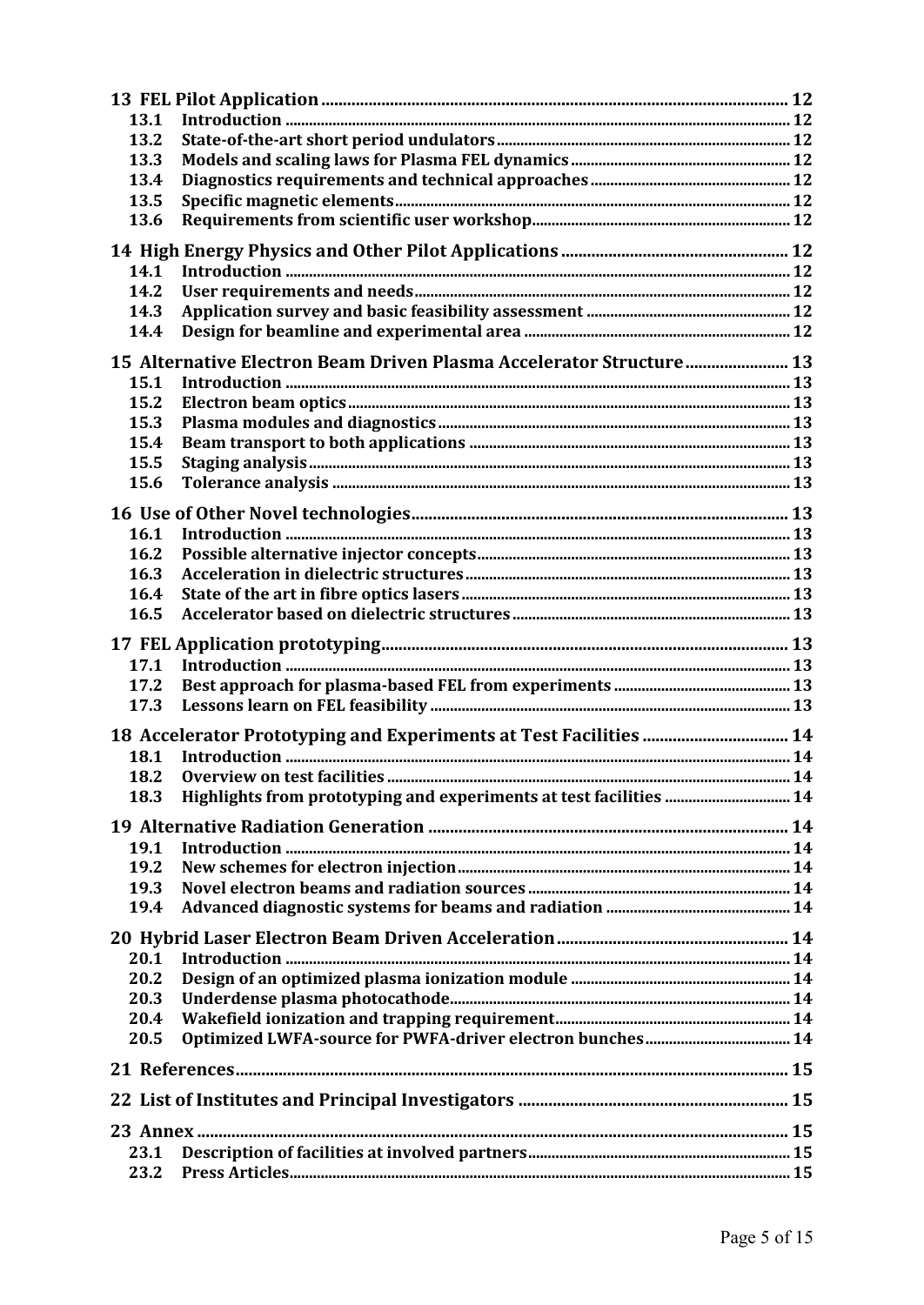- **2 Executive summary**
- **3 Introduction**
- **4 Objectives and scientific concept**
- *4.1 Science and technology goals*
- **4.1.1 Flagship goals**
- **4.1.2 Added value**
- **4.1.3 Scientific background**

#### *4.2 Facility general description*

**4.2.1 Performance goals**

#### **4.2.2 Overall facility layout and major parts**

*P reference person for central data management: Andreas Walker* 

#### **4.2.3 Tables of parameters and technical data**

→ reference person for central data management: Andreas Walker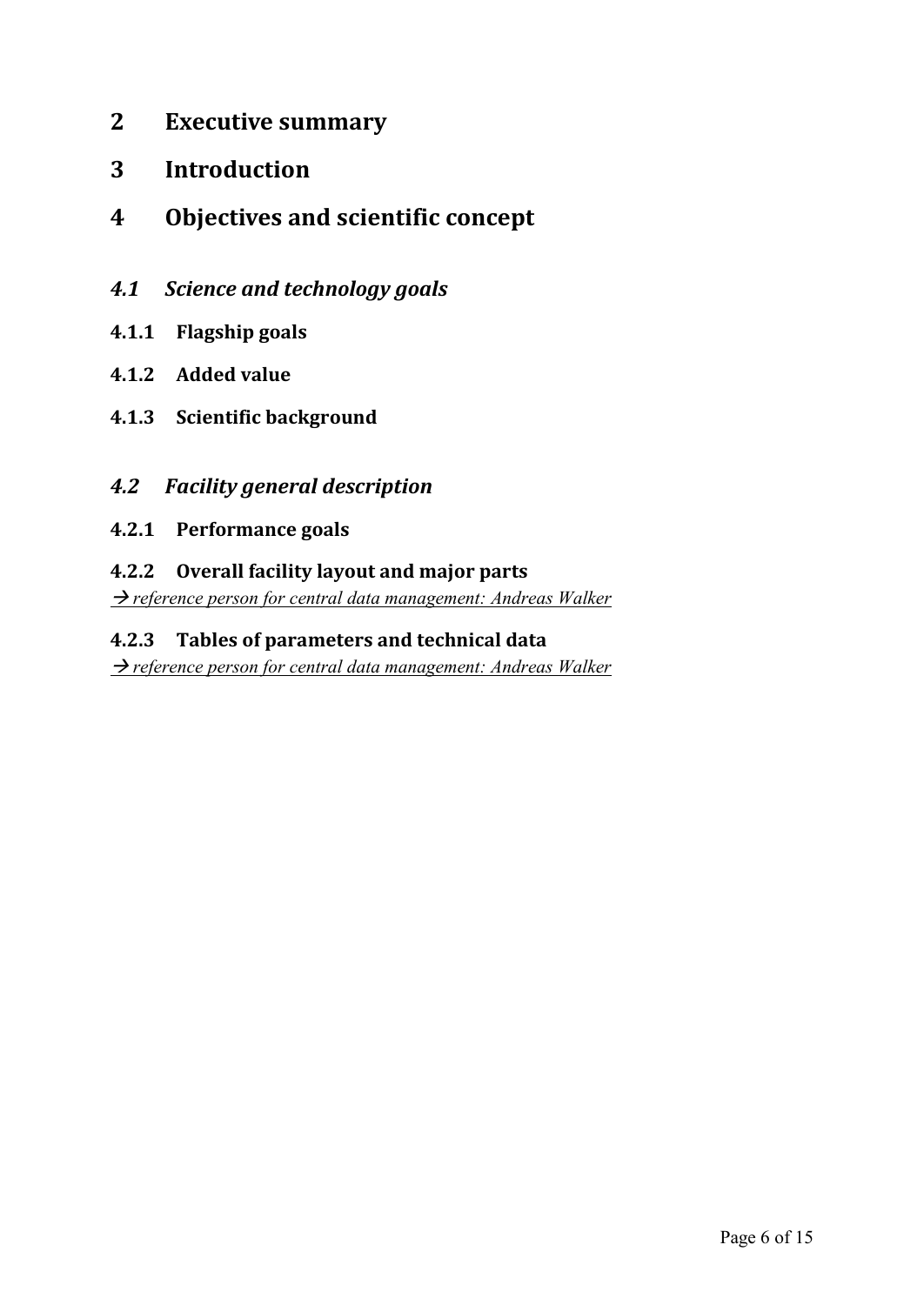- **4.2.4 Overview power technology: Laser, klystrons, beams**
- **4.2.5 Overview electron accelerator**
- **4.2.6 Overview auxiliary accelerator systems**
- **4.2.7 Overview diagnostics and instrumentation**
- **4.2.8 Overview FEL user area**
- **4.2.9 Overview HEP user area**
- **4.2.10 Overview user area for other applications**
- **4.2.11 Overview accelerator R&D plans and possibilities**
- **4.2.12 EuPRAXIA operational model**
- **4.2.13 Environmental impact**

#### **4.2.14 Safety aspects**

- **4.2.14.1 Overall safety**
- **4.2.14.2 Laser**
- **4.2.14.3 Beam**
- **4.2.14.4 Radiation**
- **4.2.14.5 User Areas**
- **4.2.15 Project Risk Assessment**
- *4.3 Need for external users/access*
- **4.3.1 Description of users and their fields**
- **4.3.2 User needs and possibilities**
- **4.3.3 Conditions for user access**
- **4.3.4 User facility modes and organization**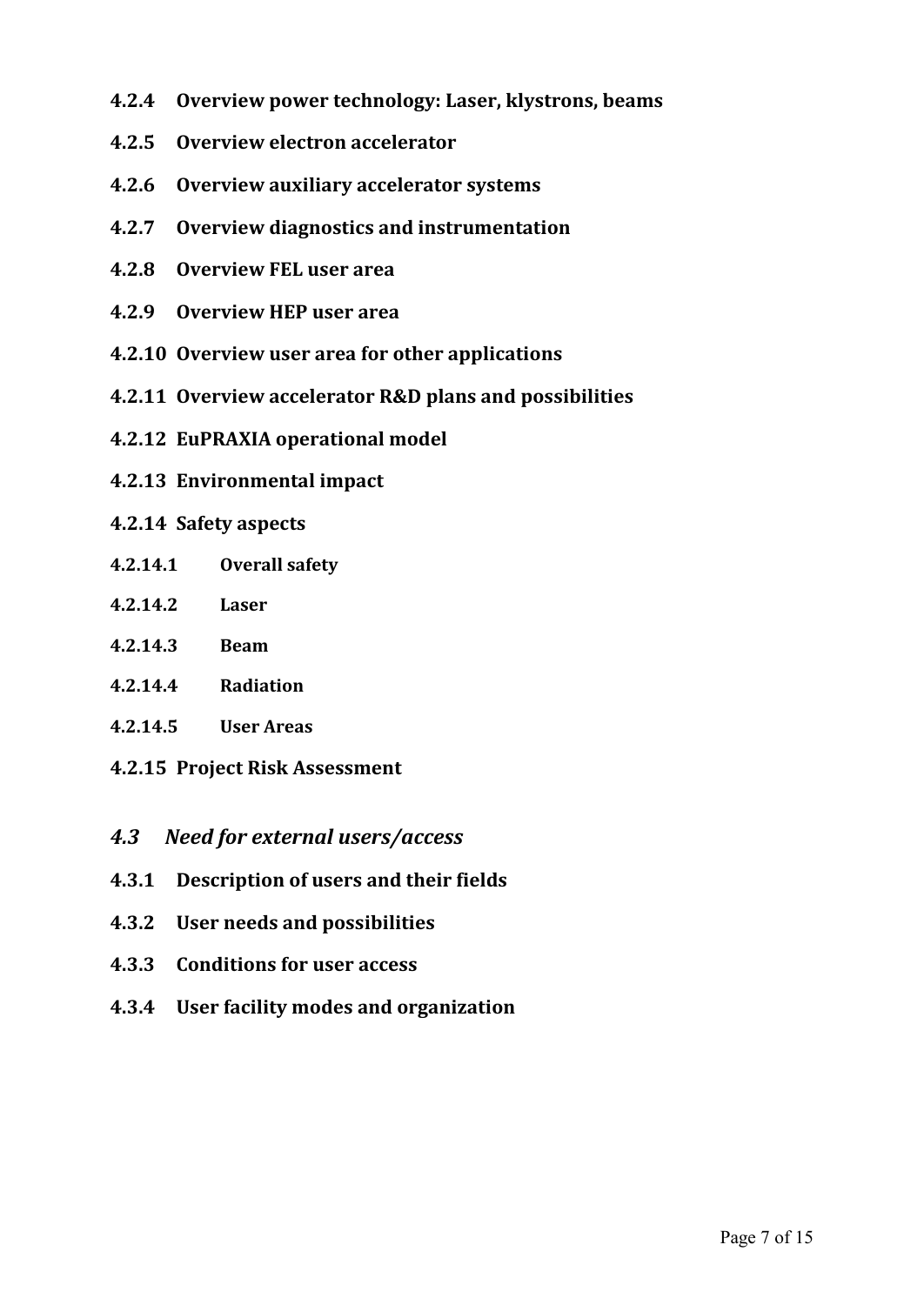#### *4.4 Impact assessment*

- **4.4.1 Strategic significance for European science**
- **4.4.2 Impact on European industry**
- **4.4.3 Consistency with the scientific strategy of research areas**
- **4.4.4 Competition and world-wide context**
- **4.4.5 Long-term future accelerator roadmap**
- **4.4.6 EuPRAXIA role for long-term future accelerator roadmap**

#### **5 Site studies**

*5.1 Introduction and common assumptions*

#### *5.2 Site A*

→ *reference person for central data management: Andreas Walker* 

- **5.2.1 General description**
- **5.2.2 Layout**
- **5.2.3 Special aspects and conditions**
- **5.2.4 Particular strengths**
- **5.2.5 Impact on cost and resources**
- **5.2.6 Impact on planning**

#### *5.3 Site B*

- **5.3.1 General description**
- **5.3.2 Layout**
- **5.3.3 Special aspects and conditions**
- **5.3.4 Particular strengths**
- **5.3.5 Impact on cost and resources**
- **5.3.6 Impact on planning**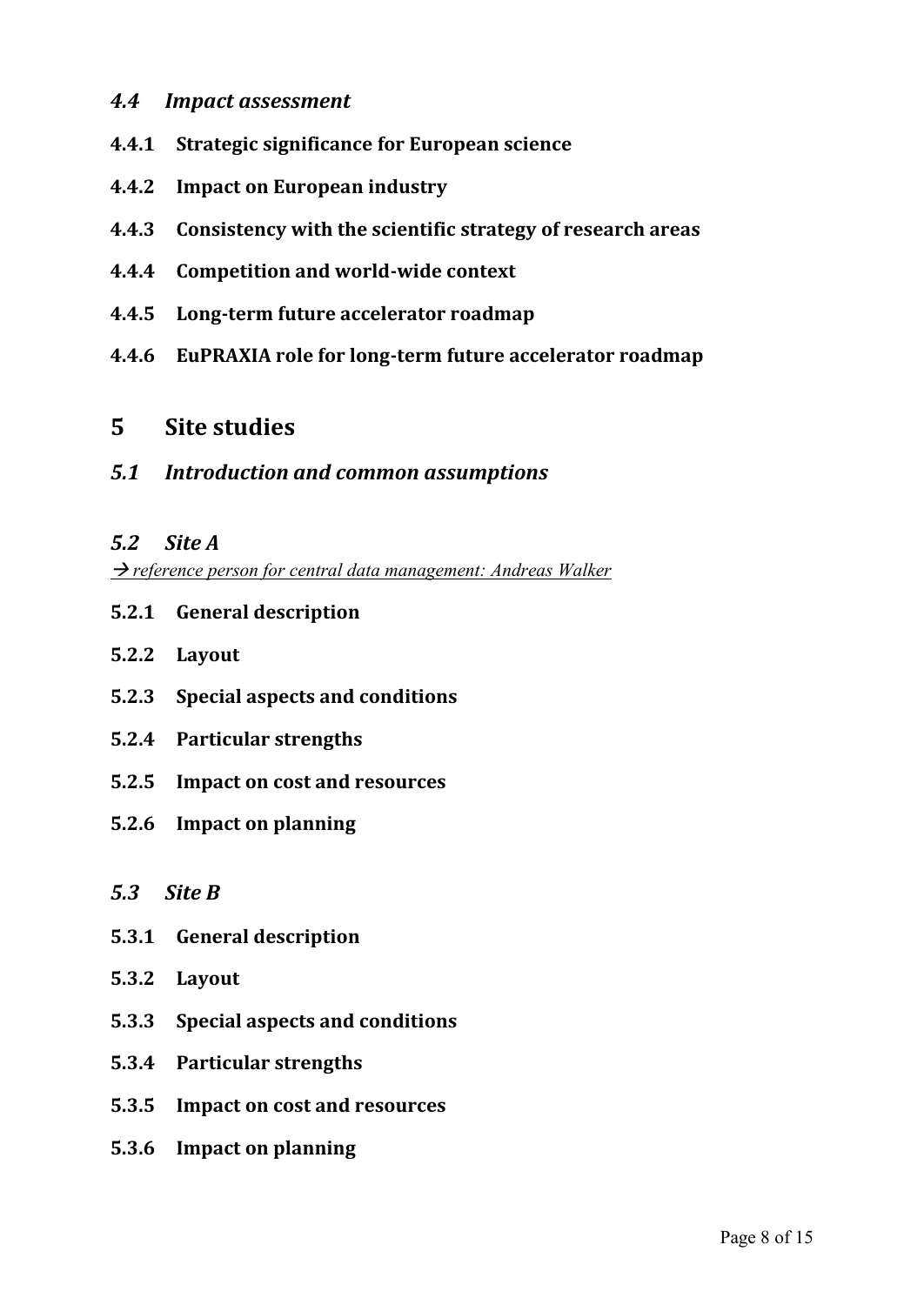- *5.4 Site C*
- **5.4.1 General description**
- **5.4.2 Layout**
- **5.4.3 Special aspects and conditions**
- **5.4.4 Particular strengths**
- **5.4.5 Impact on cost and resources**
- **5.4.6 Impact on planning**
- *5.5 Site D*
- **5.5.1 General description**
- **5.5.2 Layout**
- **5.5.3 Special aspects and conditions**
- **5.5.4 Particular strengths**
- **5.5.5 Impact on cost and resources**
- **5.5.6 Impact on planning**

#### **6 Project organization and implementation**

- **6.1.1 Structure and governing model**
- **6.1.2 Facilities and capacities from EuPRAXIA participants**
- **6.1.3 Project schedule**

→ reference person for central data management: Andreas Walker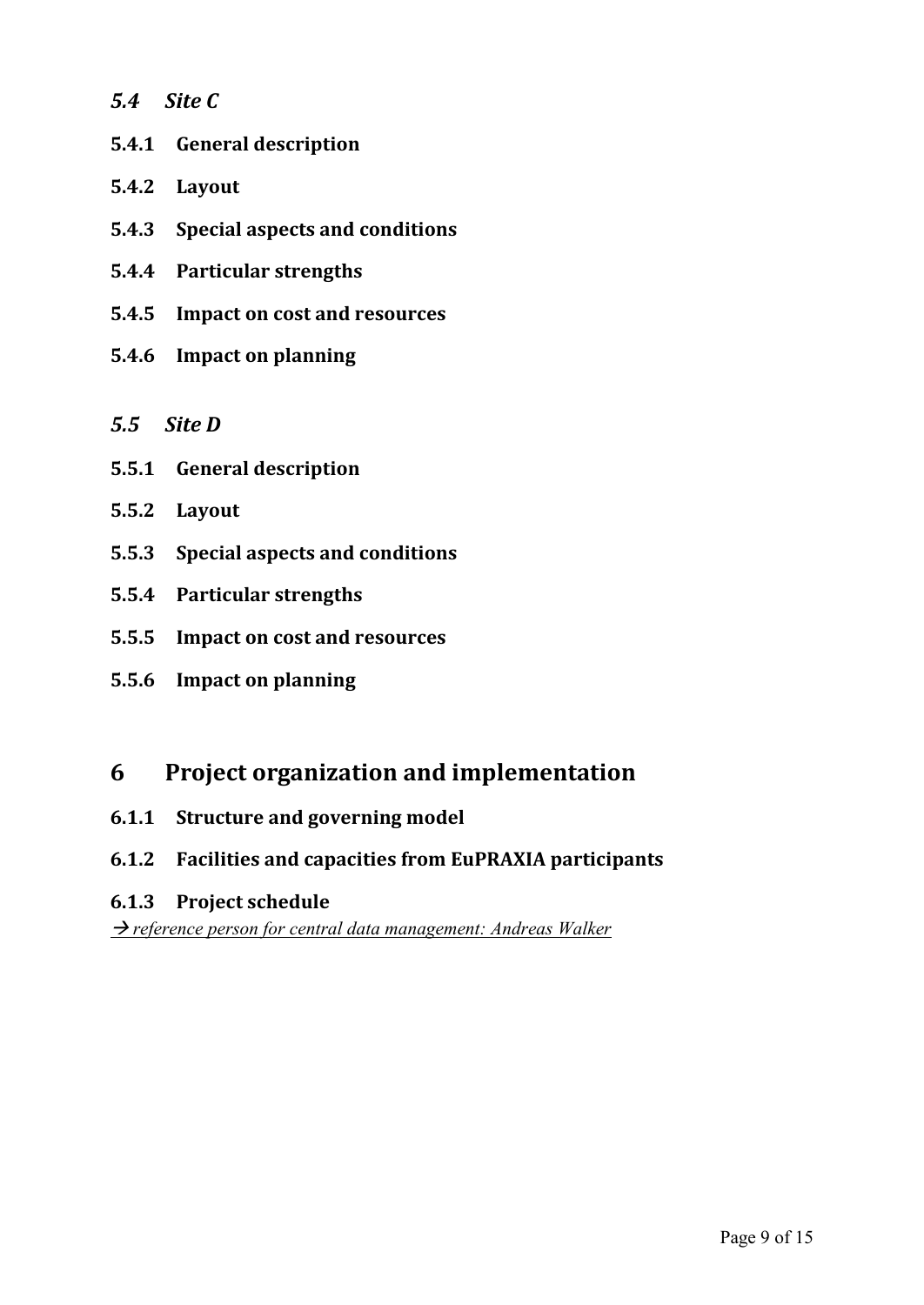- **6.1.4 Users and their domains**
- **6.1.5 Support from lab for facility and users**
- **6.1.6 Safety organization**
- **6.1.7 Quality assurance**
- **6.1.8 Proposed financial model**
- **6.1.9 Outreach and communication**

#### **7 Resource plan / Financial plan**

→ *reference person for central data management: Andreas Walker* 

- *7.1 Personnel during construction*
- *7.2 Investment costs*
- *7.3 Operation costs*
- **7.3.1 Personnel (FTE), personnel costs, consumables, annual investments**
- **7.3.2 Running costs (building, facility)**
- **7.3.3 Funding structure (financing of the operational costs)**

### **8 Additional information and statements from reviews**

- *8.1 Outreach and public response*
- *8.2 Review 1*
- *8.3 Review 2*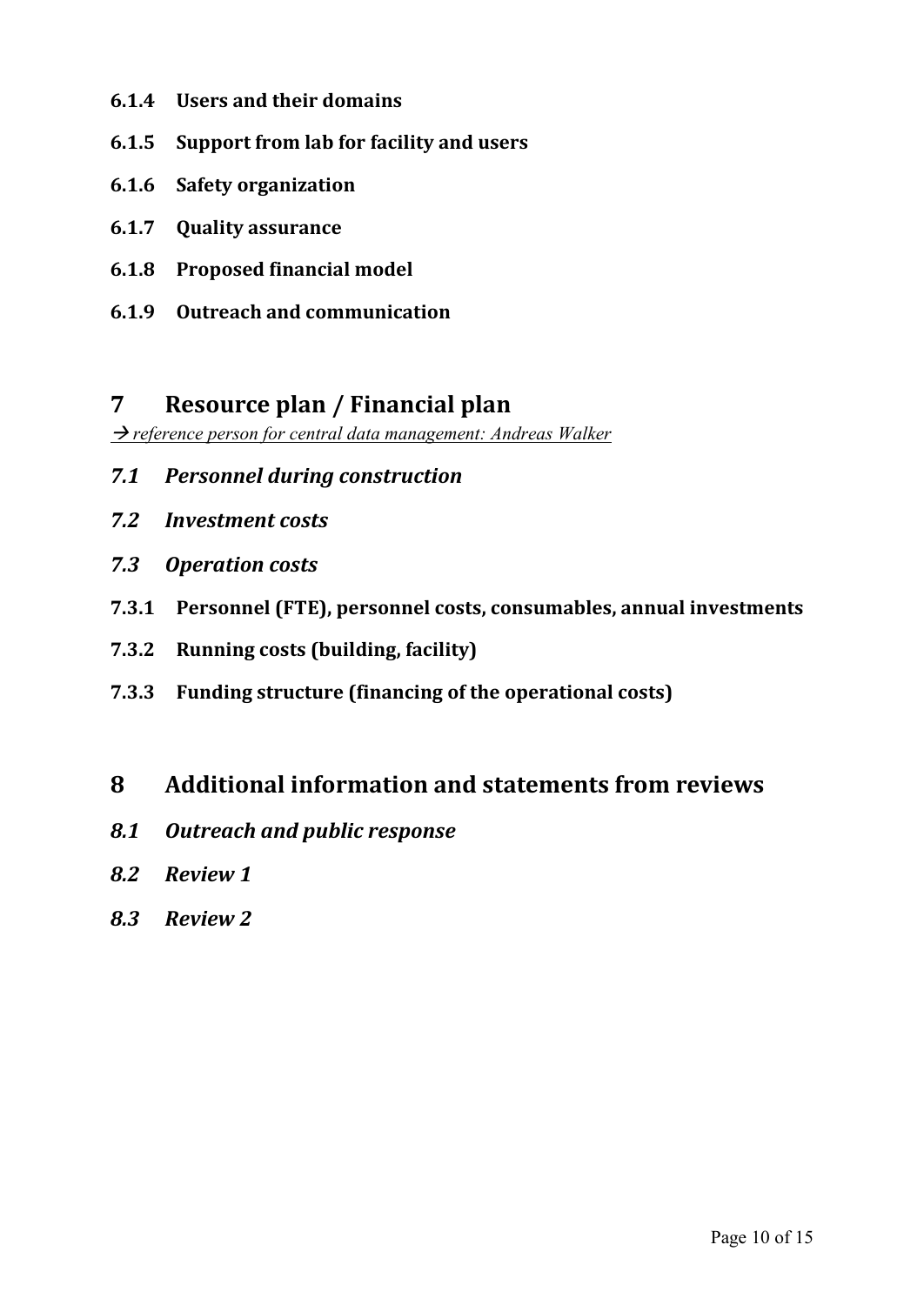### **9 Physics and Simulations**

WP2

- *9.1 Introduction*
- *9.2 Assumptions and numerical models used*
- *9.3 Interfaces laser beam optics, electron beam optics and plasma modules*
- *9.4 Beam transport to FEL and HEP beam areas*
- *9.5 Predicted performance and final tolerance analysis*

### **10 High Gradient Plasma Accelerator Structure** WP3

- *10.1 Introduction*
- *10.2 Design of plasma structure for injector and accelerator*
- *10.3 Implementation in vacuum chambers*
- *10.4 Associated on-line diagnostics*
- **11 Laser Design and Optimization**

WP4

- *11.1 Introduction*
- *11.2 Survey and benchmarking of existing technology*
- *11.3 Comparison with the requirements*
- *11.4 Laser Design*
- *11.5 Design of transverse functions*
- *11.6 Control Command system design*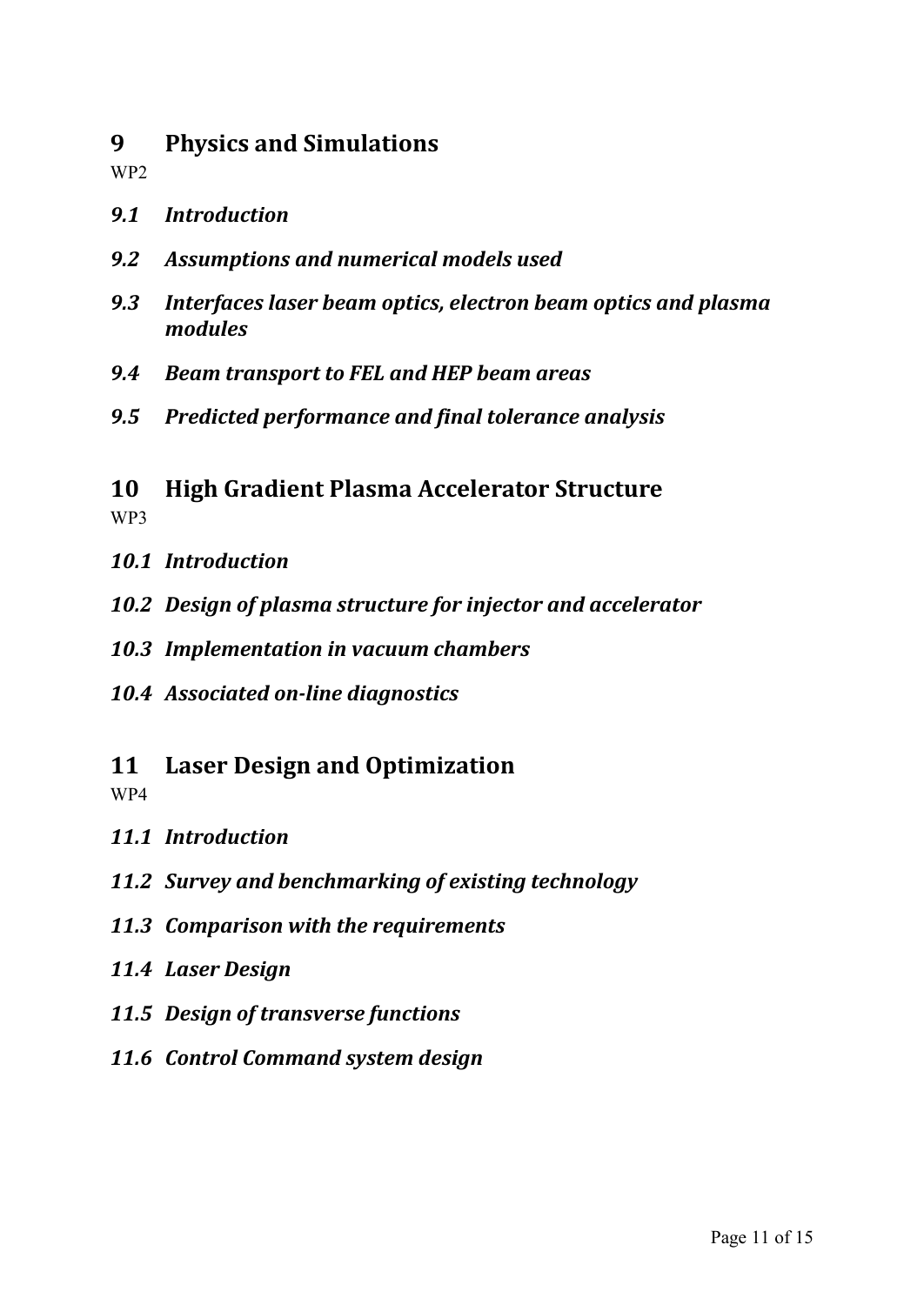## **12 Electron Beam Design and Optimization**

WP5

### *12.1 Introduction*

### *12.2 Design of the photo-injector*

### *12.3 Beam handling*

Includes measurement, correction, feedback? Up- and downstream of plasma?

### *12.4 Collimation and beam shaping*

Done by WP or done by DESY

## **13 FEL Pilot Application**

WP6

#### *13.1 Introduction*

### *13.2 State-of-the-art short period undulators*

as a basis for the study of the FEL cases

## *13.3 Models and scaling laws for Plasma FEL dynamics*

including comparison with GENESIS simulations

#### *13.4 Diagnostics requirements and technical approaches*

#### *13.5 Specific magnetic elements*

#### *13.6 Requirements from scientific user workshop*

#### **14 High Energy Physics and Other Pilot Applications** WP7

#### *14.1 Introduction*

- *14.2 User requirements and needs*
- *14.3 Application survey and basic feasibility assessment*
- *14.4 Design for beamline and experimental area*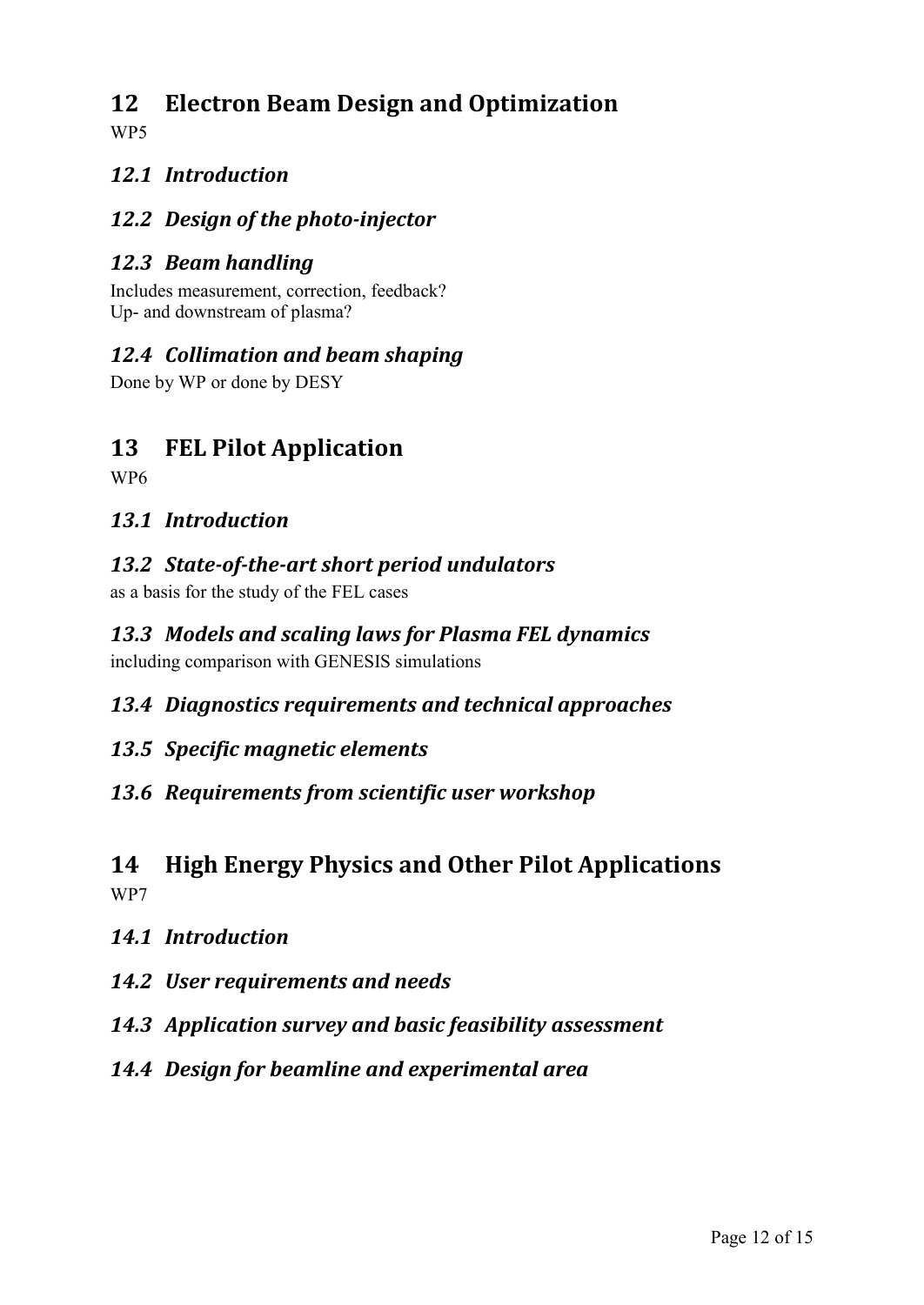## **15 Alternative Electron Beam Driven Plasma Accelerator Structure**

WP9

- *15.1 Introduction*
- *15.2 Electron beam optics*
- *15.3 Plasma modules and diagnostics*
- *15.4 Beam transport to both applications*
- *15.5 Staging analysis*
- *15.6 Tolerance analysis*

### **16 Use of Other Novel technologies**

WP10

#### *16.1 Introduction*

#### *16.2 Possible alternative injector concepts*

including an analysis of the compatibility with the project requirements

#### *16.3 Acceleration in dielectric structures*

Simulation and experimental studies

#### *16.4 State of the art in fibre optics lasers*

#### *16.5 Accelerator based on dielectric structures*

analysing achievable beam parameters

## **17 FEL Application prototyping**

WP11

#### *17.1 Introduction*

#### *17.2 Best approach for plasma-based FEL from experiments*

#### *17.3 Lessons learn on FEL feasibility*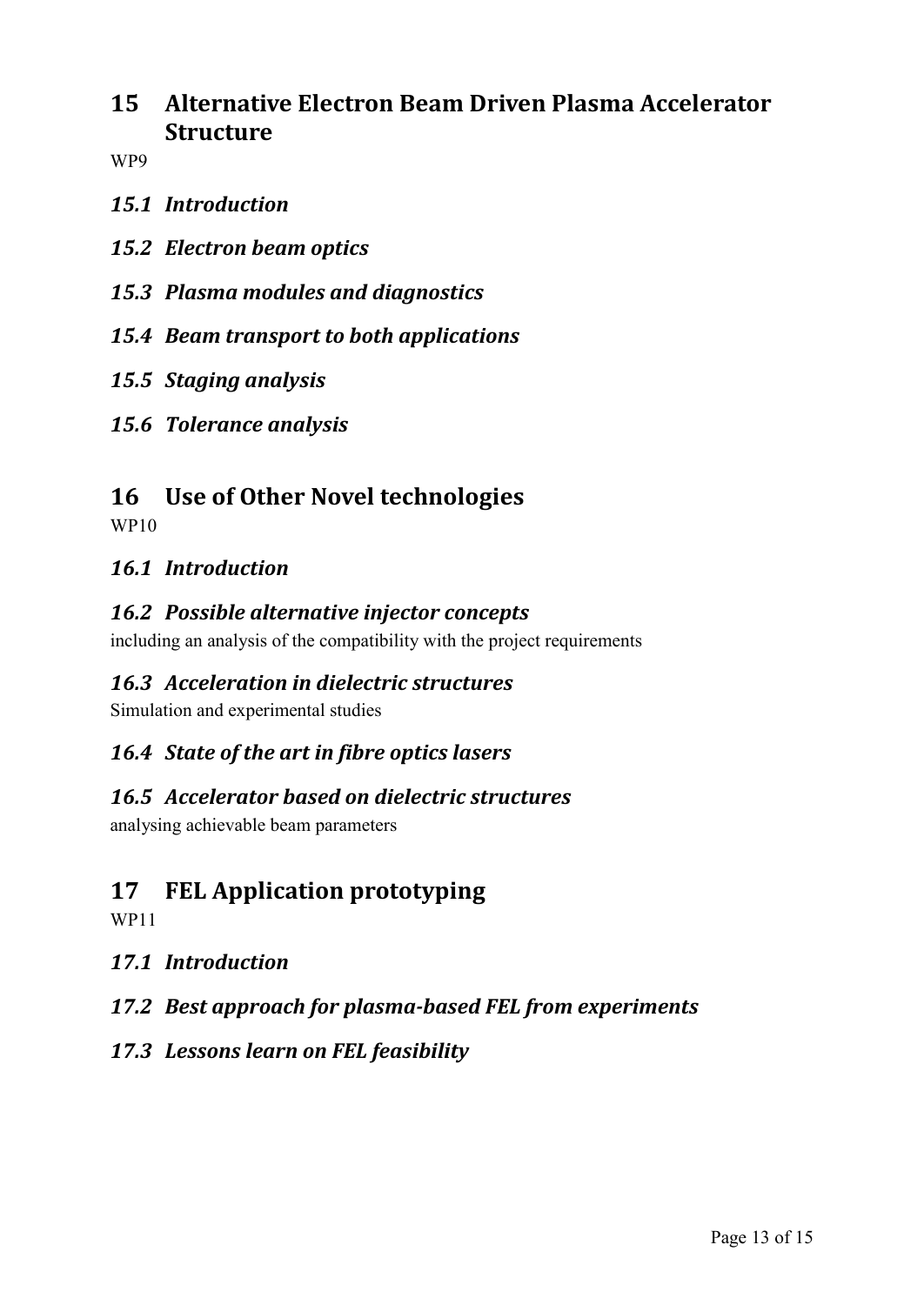**18 Accelerator Prototyping and Experiments at Test Facilities**

WP12

- *18.1 Introduction*
- *18.2 Overview on test facilities*
- *18.3 Highlights from prototyping and experiments at test facilities*

### **19 Alternative Radiation Generation**

WP13

- *19.1 Introduction*
- *19.2 New schemes for electron injection*
- *19.3 Novel electron beams and radiation sources*
- *19.4 Advanced diagnostic systems for beams and radiation*

### **20 Hybrid Laser Electron Beam Driven Acceleration** WP14

- *20.1 Introduction*
- *20.2 Design of an optimized plasma ionization module*
- *20.3 Underdense plasma photocathode*
- *20.4 Wakefield ionization and trapping requirement*
- *20.5 Optimized LWFA-source for PWFA-driver electron bunches*